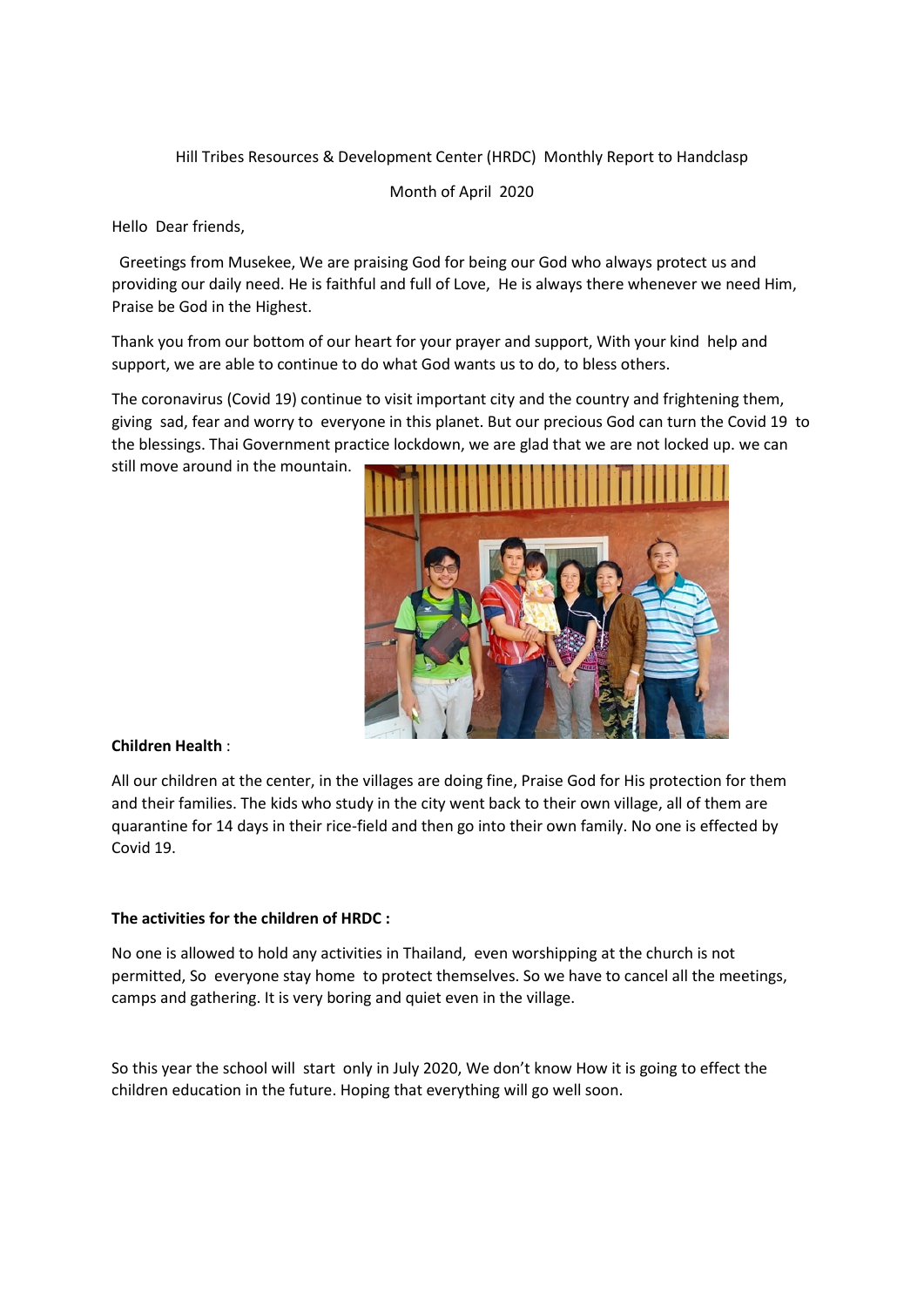On April 15<sup>th</sup> 2020, There was an whirlwind (small tornado) came and visited HRDC and took away many of our tiles roof, so we had a big repair on the roof. Thanks God that it's hit only two buildings and able to be repaired.



### COMMUNITY :

1.Things to learn from the Covid 19 : A. The virus can not be seen but so powerful to destroy, killing and giving trouble to all over the world, the big big countries are confronting each others and blaming each others. We live not by sight (can not been seen) but the power of faith can heal, build and taken away from trouble and can give them peace. So let's keep our Faith alive so that we can win the fight for God's Glory.

B. Re building the relationship between family and the community : Usually the Karen people used to clean their village and gathering the whole village as a family once in a year, to build better relationship and understanding among them and re-unite family. Many of the villages have not practiced their culture and tradition on protecting their village, family and children for a long time, ignoring their cultures because of the development and civilization, So many Karen villages have started forgetting their cultures. So when the Covid 19 visited the world, they realized How important to keep their cultures, many villages did re-celebrated their culture by fencing their villages, no one allowed to go in and out for three days, they put fence on the road. The old people gathering their children give them blessings and teaching them How to live on this earth to help one another and care for each other. Which is a great thing for their Karen people.



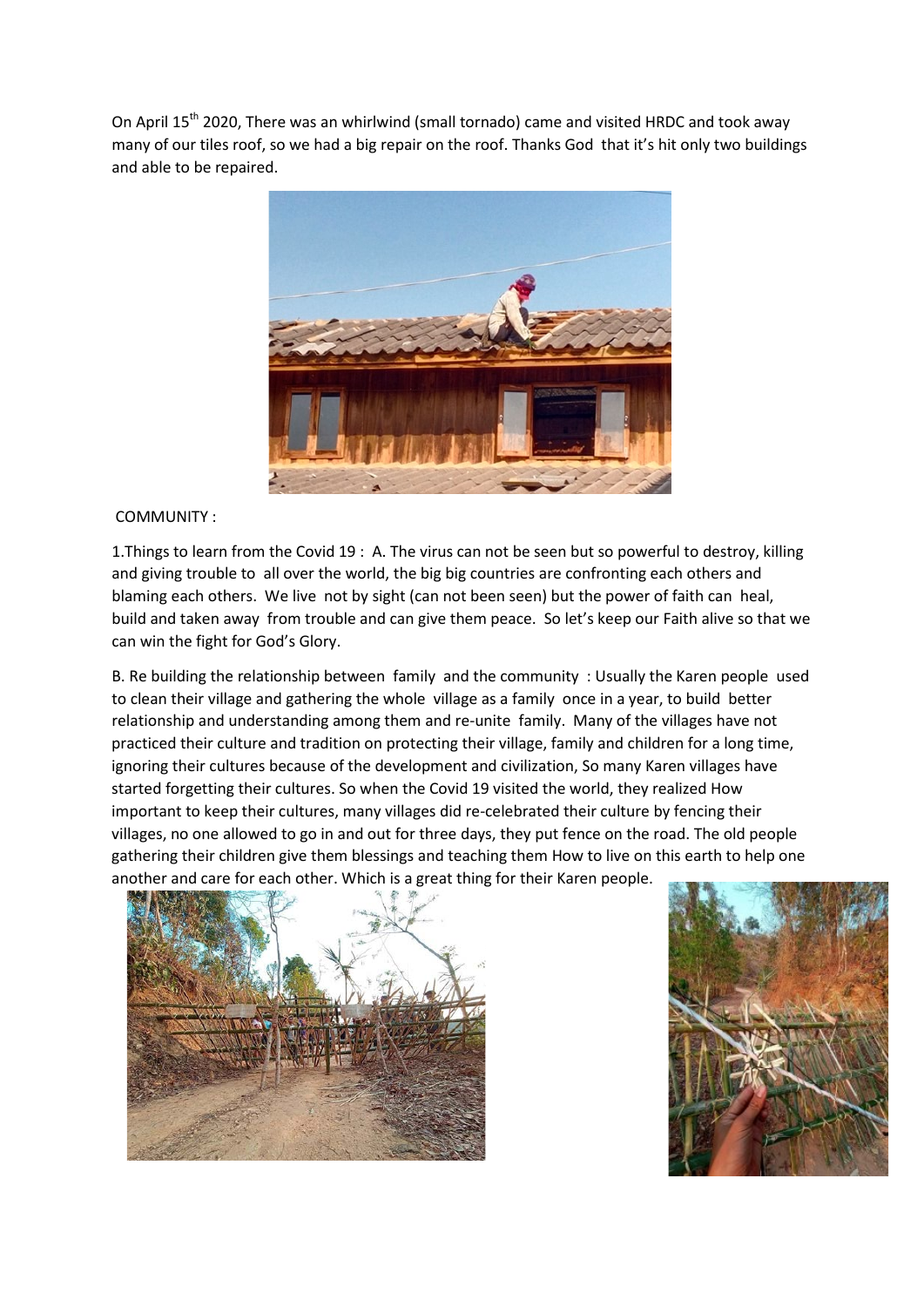2. The village committee met on the  $5<sup>th</sup>$ of April to discuss about How to handle Covid 19 in our village Ban Mai Phatana village, even if we are few people living in the village, We all agreed that all the children who come back from the city should be isolated for 14 days at the Church, each family will deliver food to them. There were 3 of them in our village.



3.The Government also announced the curfew at night between 10 pm till 5 am, this will go till May 2020.

4. One of our sponsored children from Naklaethoi, who is in the final year in the college, her name is Kanda, her father died on  $13<sup>th</sup>$ April, It was so sad and difficult for the family and for the village people to lost family member during this situation. So the funeral need to made in the jungle not at home, and they buried him at Naklaethoi Village cementry on the 14<sup>th</sup>.April. Please pray for her and her family.



Visitors or visiting :

All the visitors and visiting is cancelled, we are hoping that the Lord will protect all our friends and co-workers in Christ all over the world. We pray every day and night for you all. We are going to be so lonely without you.

We are looking forward to have visitors as soon as possible, but now Thailand government has been lockdown, except Thai citizen coming back from others country. Of course there are many foreigners staying back in Thailand.

Plan to deal with the situation of Covid 19, \_ We are planning to help out our children and family next month by providing them their families need to help fight for Covid 19,. Please join us and pray